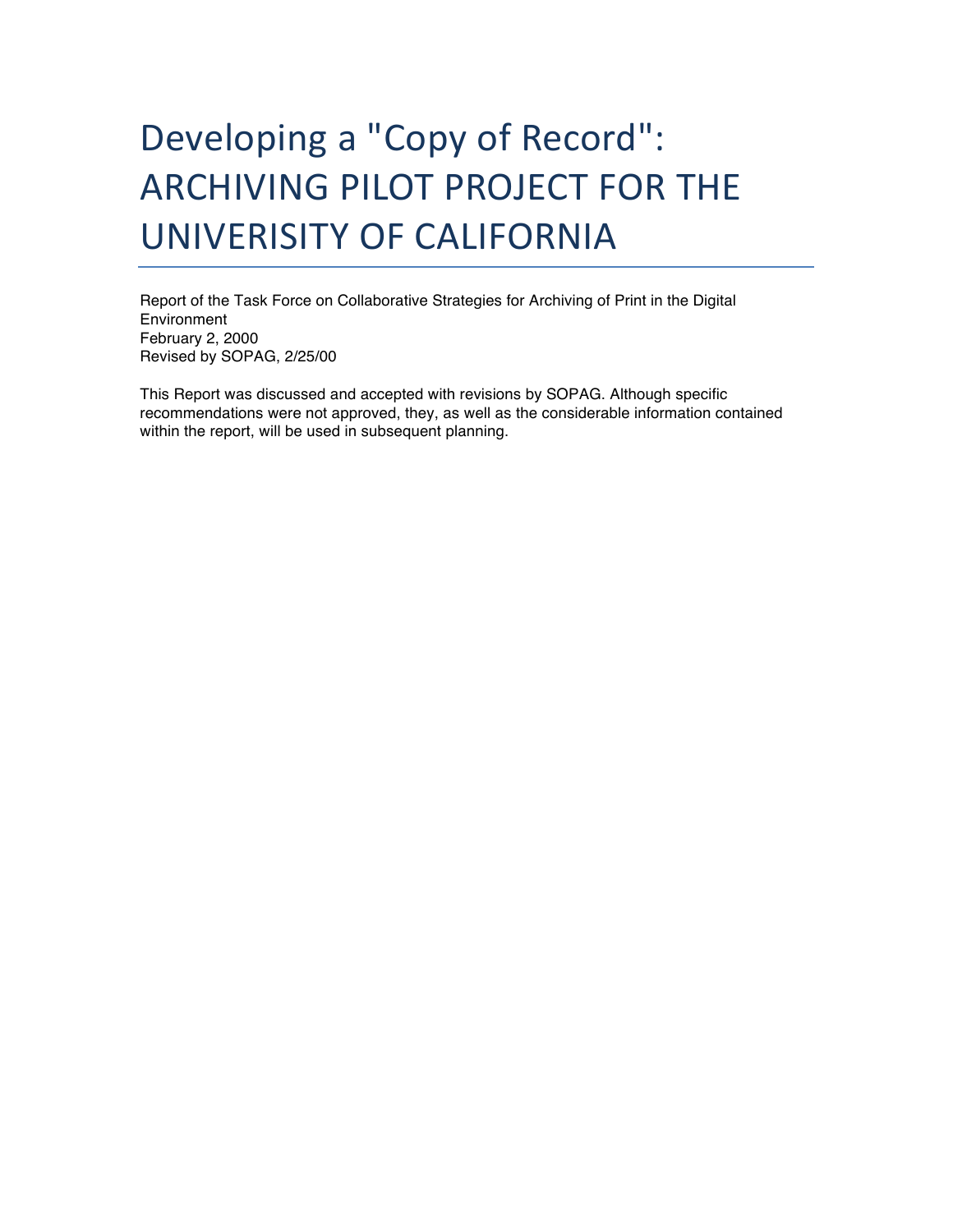# **Table of Contents**

| APPENDIX A: ARCHIVING RESPONSIBILITIES ASSUMED BY THE NATIONAL LIBRARIES |  |
|--------------------------------------------------------------------------|--|
| APPENDIX B: TEST OF JSTOR PILOT PROJECT AND SURVEY OF JSTOR HOLDINGS IN  |  |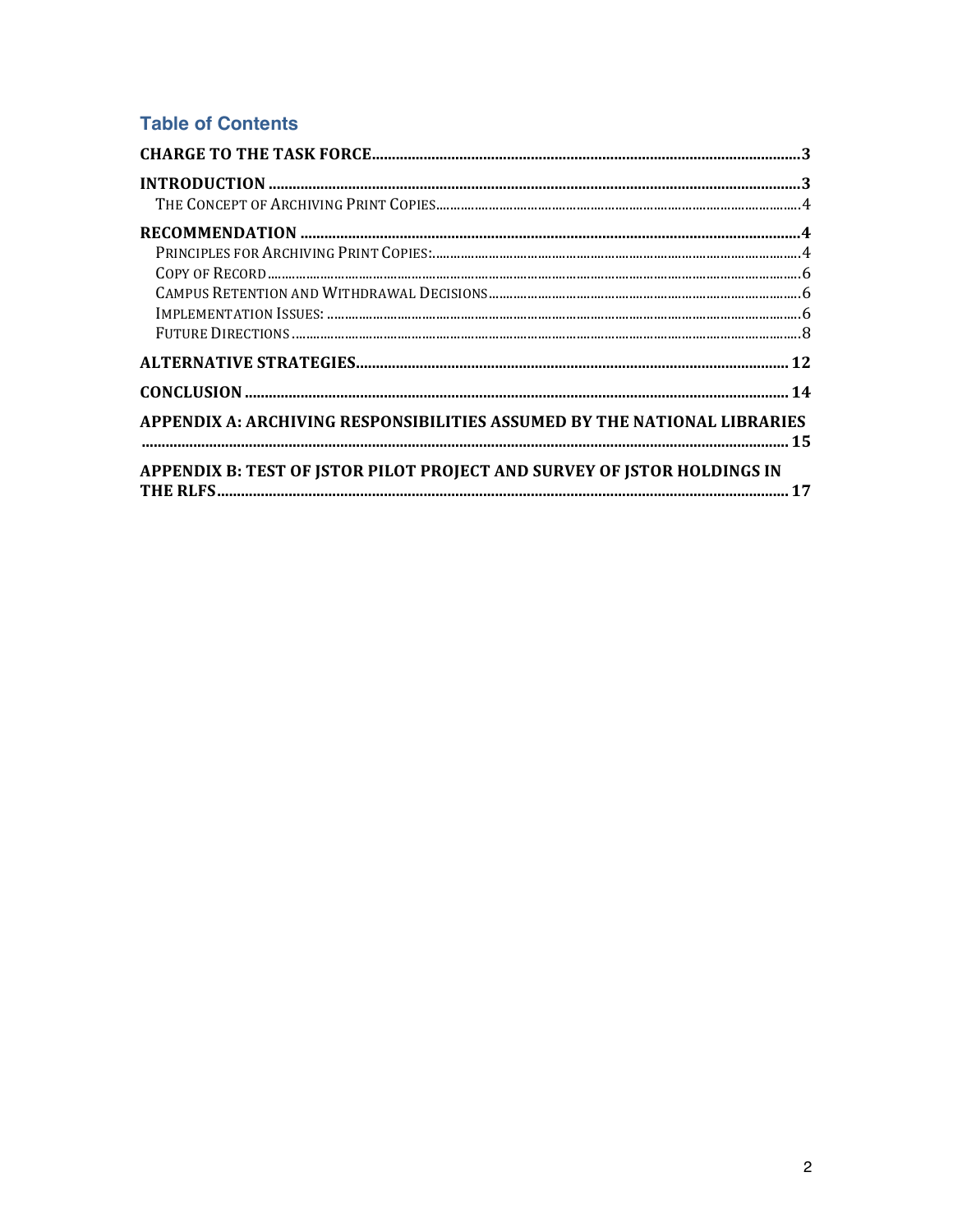# **CHARGE TO THE TASK FORCE**

In June of 1999, the Task Force on Collaborative Strategies for Archiving of Print in the Digital Environment was constituted by SOPAG and given the following charge: Given the present characteristics of the collections and anticipated patterns of acquisitions in both print and digital formats, how should our strategies for archiving print material change in order to sustain the archival function of the UC Libraries in the most cost-effective fashion? The charge to the Task Force is to address this question by:

- Identifying and analyzing a limited number of alternative strategies for archiving print material;
- Recommending a range of specific actions that the University Libraries could consider and adopt over the next year or two to assess the viability of the preferred alternatives identified by the group.
- In preparing recommendations for action, the Task Force should consider, as appropriate:

The Task Force submits the following report in response to this charge.

- cost issues
- logistical issues
- staffing issues

# **INTRODUCTION**

Technological advances in the area of electronic publishing and textual scanning have given the Libraries of the University of California the opportunity to take advantage of new forms of access to collections. This opportunity is created by the increasing number of journals and books available on the Web and other electronic means and allows us to reexamine the use of print collections in research libraries. The increasing availability of serial runs in electronic format will mean access to the text is readily available without using the paper copy.

Concurrent with the increase in electronic materials, the University's valuable print collections are facing a serious two-pronged problem: lack of shelf space to accommodate them and deterioration due to heavy use and embrittlement. This proposal suggests a means of dealing with both problems.

Fortunately, the presence in electronic format of the text of many journals suggests a solution to both of these problems by providing access to the text and giving libraries the option to deaccession some of their print collection materials from their stacks. In order for this scenario to work, two factors must be assured.

- 1) The electronic version must be verified as a valid substitute for the print version, especially in the Science/Technology/Engineering/Medicine fields.
- 2) The UC Libraries need to ensure that one or two archived print runs are available as a backup for the electronic version and for use when access to the print original is indispensable. These "Copies of Record" (CoRs) would be available as a systemwide resource of benefit to all.

The key question for many libraries becomes one of whether they can trust that the RLF copy is in good condition and complete so they may safely withdraw their copies. The challenge is to ensure that the UC System has archived a print publication in good condition.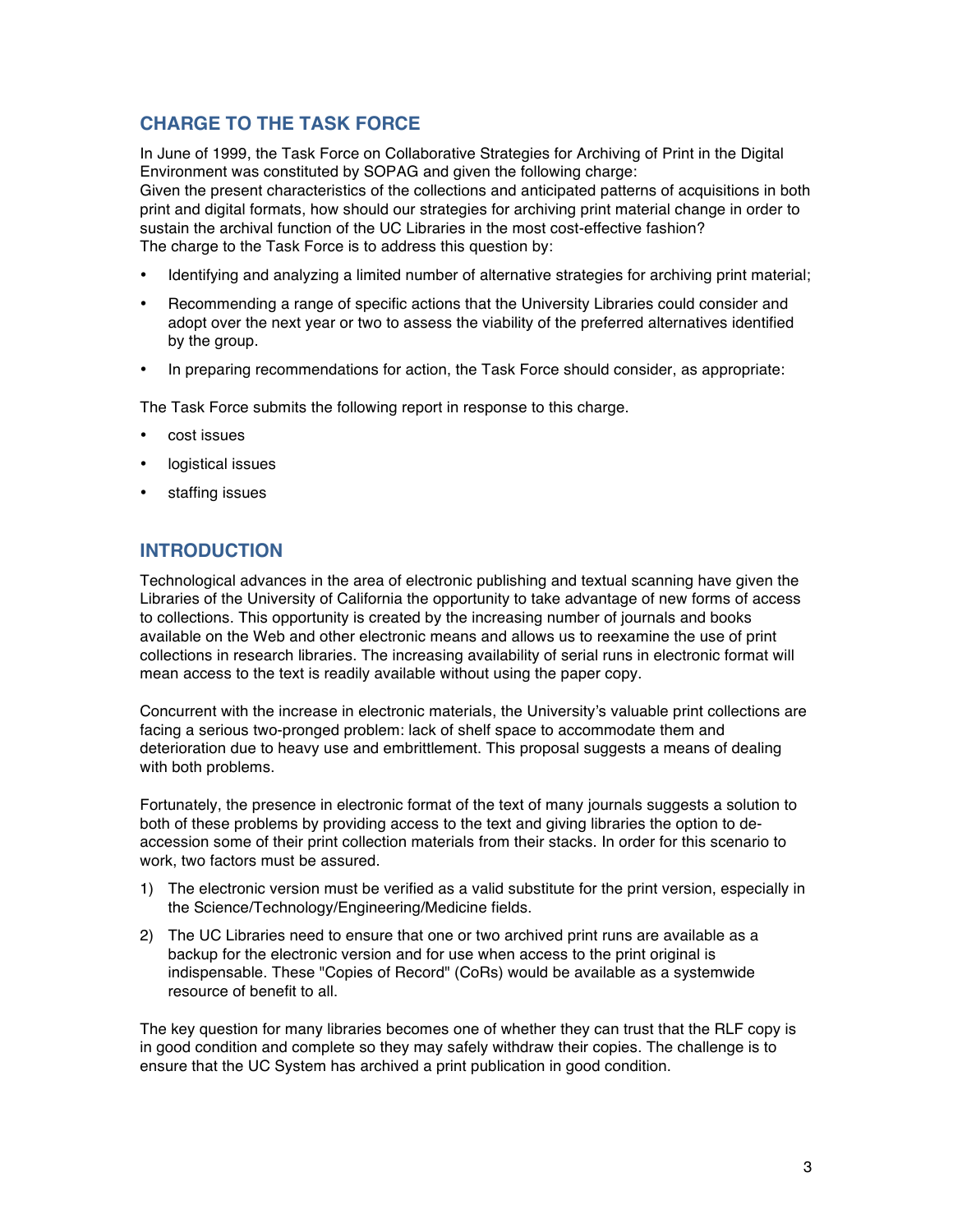In considering the recommendations in this report, it is important to focus on the long-range benefits to the University of California system as a whole, rather than just on the individual component campuses of that system.

# **The Concept of Archiving Print Copies**

It is important to retain print copies of library materials for many reasons. Among such reasons are:

- scholars may need to work with the print rather than the virtual copy;
- virtual copies may not display completely or properly to everyone;
- "digital archives are more vulnerable than their paper counterparts. Not only do both computer hardware and software quickly become obsolete, but the durability of magnetic storage media, like tapes and disks, is limited" (Books to Bytes: The Electronic Age - Article NT Times 9 April 1999);
- if the publisher or company that is providing the digital information goes out of business, or if their servers crash for an extended period, we need to have a print back-up available;
- frequently, the University leases, rather than owns, the digital versions it uses it can, thus, be vulnerable to a variety of disputes or complications that may cause an interruption or cessation to our access to the digital material;
- print copies are immediately readable to human beings.

However, paper copies are vulnerable to such problems as embrittlement, physical damage, marking, theft, etc. It is therefore important to make a distinction between use copies and archival copies. Use copies are, ultimately, expendable because unless they are given preservation treatment and/or held in a Special Collections like environment, they will become ruined or heavily damaged. An "archival" copy, on the other hand, is intended for indefinite retention and availability. In order for a print copy to be considered "archival" certain specific requirements must be met. These requirements are designed to keep the volumes in usable condition for as long as possible. These requirements are described in the "Principles for archiving print copies" section below.

# **RECOMMENDATION**

The Task Force recommends that the University Libraries develop a pilot project for archiving Copies of Record for print materials based on the principles and points listed below. This pilot project will test the viability of the recommended policies and procedures and provide information for the future expansion of the program. The initial focus of the project will be on archiving the print materials for which an electronic version already exists. However, we believe that the principles delineated here are appropriate for all print materials collected by the University and deemed worthy of retention for the research and scholarly purposes of the University.

#### **Principles for Archiving Print Copies:**

There are several important features of a program to ensure that the UC system has archived print copies in good condition. We will refer initially to serial runs, but many of the same principles can be applied to monographs.

The basic requirements of an archival program should include the following elements.

- The serial run must be as complete as possible.
- The issues in the run must be as complete as possible.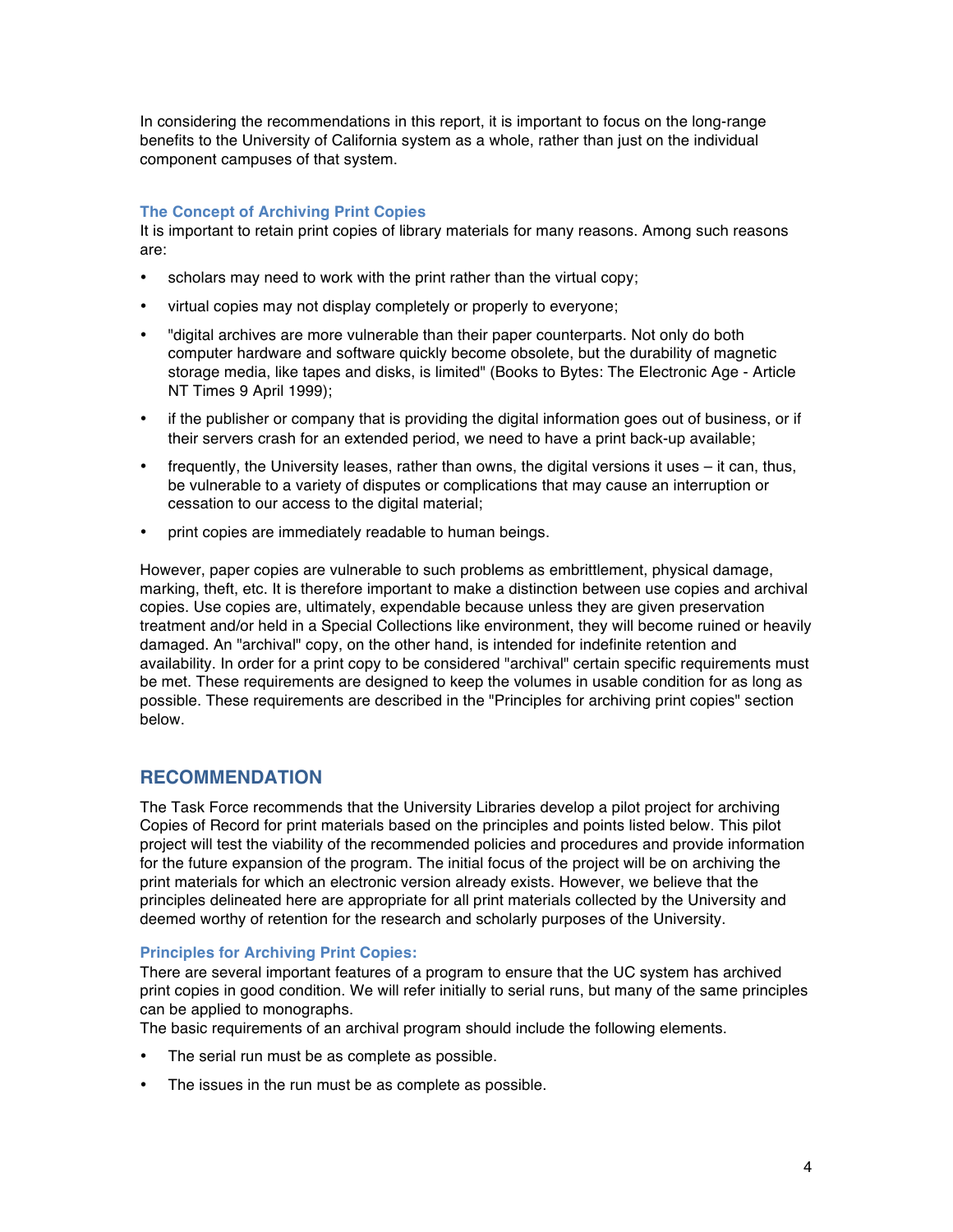- The paper in the in the run must be in good condition.
- The volumes must be stored in proper environmental conditions.
- Primary access to the text of the materials is through the electronic version.
- Ideally, there should be two copies of each serial run archived in geographically separate regions of the state.

#### **The Serial Run must be as Complete as Possible**

In a cooperative mode and within the concept of "one university, one library", the individual campus libraries need to work together to assemble complete runs of serial backfiles in good condition that will serve as the archival copy of record for all UC campuses. This goal may be achieved in a number of ways:

- Campus libraries may contribute to the building of the complete journal runs, so that the greater good of the University, its patrons, and its researchers can be served.
- A preservation microfilm copy of the title may be made or, a commercially available microfilm copy may be acquired. The production of a preservation microfilm copy entails making a master negative, a print negative and a positive use copy under preservation microfilming guidelines. The money for this effort should come from a University wide source.
- Complete runs of the Copy of Record may include preservation-photocopied pages or issues.
- Reprints and/or preservation photocopies of volumes are acceptable, often preferable, alternatives to originals.

## **The Issues in the Run Should be as Complete as Possible**

Individual issues and volumes must be complete – i.e., no missing pages or issues. The pages of the volumes must be intact and not damaged. It is desirable that the binding of the volumes is in good condition, but this feature is not essential. Missing pages should be replaced and damaged pages mended in order to be considered complete.

#### **The Paper in the Run must be in Good Condition**

The oldest issues of some serials will have paper that has become brittle. Brittle paper is not able to withstand handling. Therefore, steps may need to be taken to stabilize the material (perhaps through deacidification) or microfilming the volumes if they are so brittle that they are in danger of disintegrating.

## **The Volumes Must be Stored in the Best Environmental Conditions Possible**

The Northern and Southern Regional Library Facilities have been specifically constructed for storing library materials under environmentally controlled conditions. They suggest themselves as the most logical location for the majority of the CoRs. However, it is not out of the question to consider individual campus libraries as the storage locations for the CoRs under special circumstances.

#### **Primary Access through the Electronic Version**

Once the copies have been assembled, cared for, and stored, primary access to their text should be through available electronic versions. By relying on the electronic versions of the archived journals, the University will be better able to preserve the print copies by limiting use and handling. Naturally, the print versions will be available to scholars for whom electronic access is not sufficient for their work.

#### **Ideally, There should be two Copies of Each Serial Run Archived in the University**

Whenever possible, two complete copies in good condition need to be assembled, one in the NRLF and the other in the SRLF. This tactic provides for the concept of redundancy for these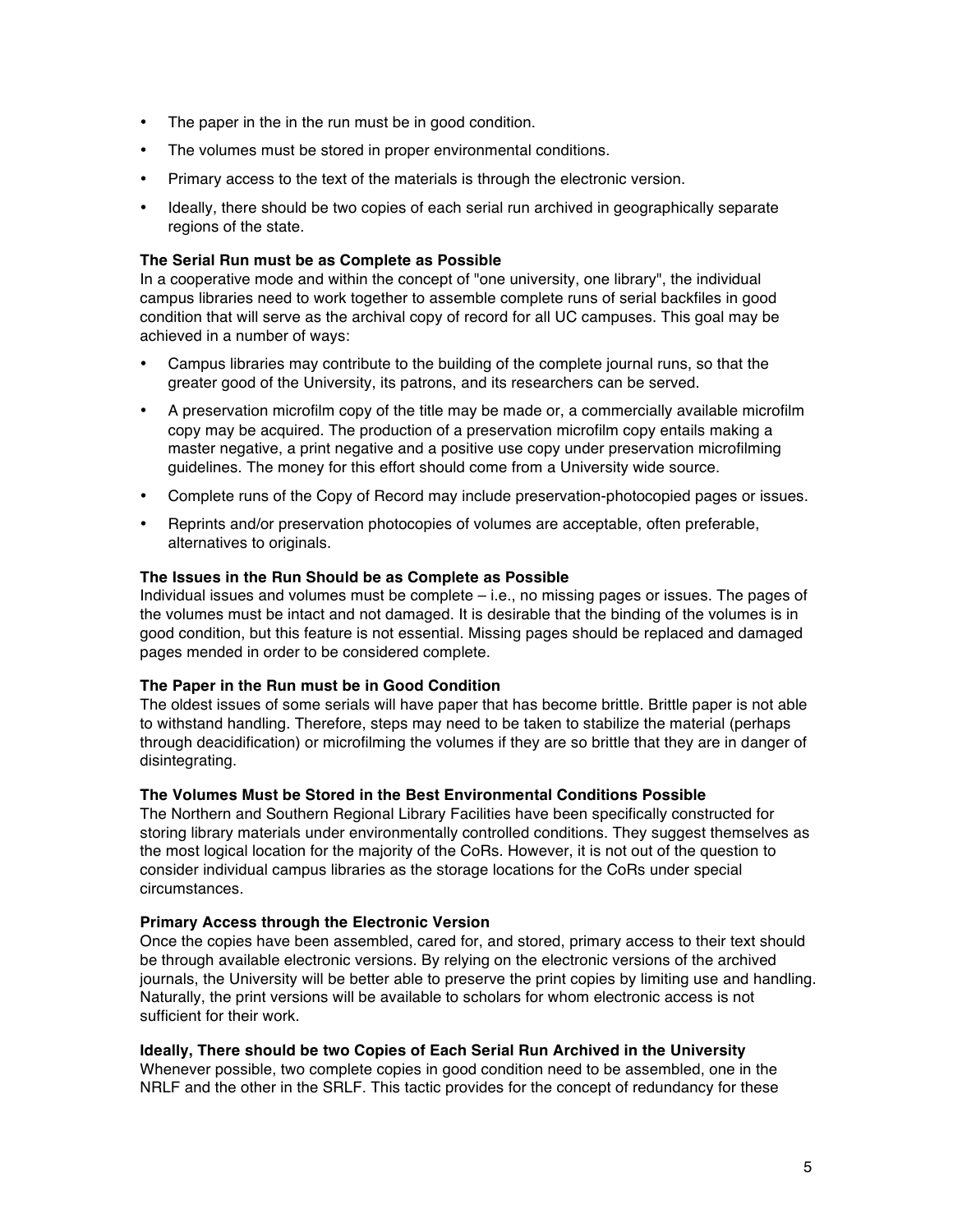important materials and contributes to ensuring their availability for future generations by minimizing their vulnerability to disasters and to heavy wear and tear.

# **Copy of Record**

Once these conditions (principles) are met, the title shall be designated the "Copy of Record" (CoR) and stored at an RLF. The CoRs will be available as a systemwide resource for the benefit of all.

These Copies of Record ensure that print copies are available as a backup for the electronic version, for use when the electronic version is incomplete, and when access to the print original is indispensable.

## **Campus Retention and Withdrawal Decisions**

Individual campuses will rely voluntarily on the archived copy in making their own collection management decisions

Once the Copies of Record have been established, whether or not individual campuses withdraw some or all of their own volumes from their local collections is entirely a matter of local choice based on local conditions and needs. The mission of the Program will be to create a situation in which the local campus can, with confidence, withdraw volumes from their own stacks. They will know that there will be readily accessible electronic versions of the text available and there will be archived copies of record available as backups to the electronic versions. The CoR will thus be a shared resource of benefit to the entire UC system.

#### **Implementation Issues:**

In order for the Copy of Record program to work, there are several implementation features that must take place. They are:

- Adequate new funding
- Appropriate organizational structure
- Hiring new staff
- Identification of the titles to be included in the program
- Expanding the role of the RLFs
- Ensuring the good physical condition of the volumes
- Record keeping
- Training programs in the use of electronic versions

# **Adequate New Funding**

In order for a program of this magnitude to function, it cannot simply be absorbed as part of the workload of existing staff. It needs to be seen as an important University priority and funded as such. As the program begins and grows, it needs to be able to rely on sufficient resources to perform its mission. The types of tasks performed by the staff over the years will change, but initially, there will be a great need for staff to identify and evaluate existing serial runs in the RLFs that are candidates for the program. Then the staff will have to evaluate the condition of these runs and identify possible sources to complete them. They will also have to be able to perform whatever care and maintenance tasks may be necessary to care for the archived copy and, under certain circumstances, undertake preservation microfilming or deacidification procedures. All this effort requires steady, secure, and on-going programmatic funding both for staff and for the repair, microfilming, deacidification and other functions as well.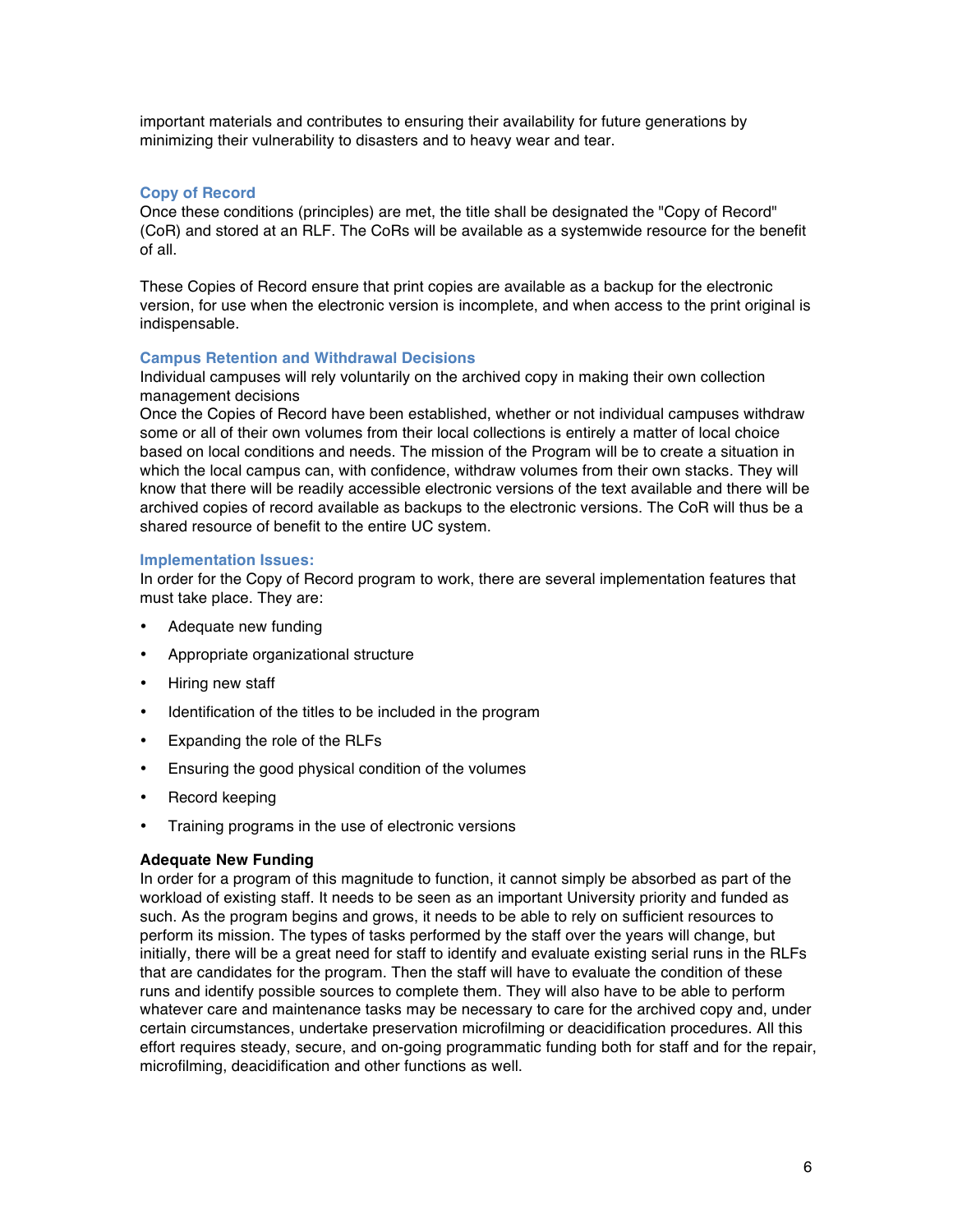#### **Appropriate Organizational Structure**

The Task Force recommends that CoR Project Offices be established at each of the Regional Library Facilities. These offices will have primary responsibility for identifying the titles to be considered for the program, for coordinating gathering them, for supervising preparing them for storage, and for storing them. Additionally, each individual campus needs to designate one or more contact persons to work with the CoR Project Office personnel to put together the serial runs identified for the program.

CoR project personnel will identify the existing holdings in the RLFs for the materials selected for archiving. They will examine them to assure that they are in good condition and undertake any necessary preservation measures such as repair or deacidification. They will also identify individual campus holdings that could be used to fill in and make a complete backfile run. Donations would be voluntary. In some cases the missing volumes could be borrowed and filmed or photocopied.

## **Hiring New Staff**

Given the scope of the task at hand, it is impossible to undertake the work without dedicated staff working on a regular basis. We recommend that a minimum of two additional FTE be hired per RLF to carry out the work of the CoR Project. These individuals could be under the supervision of RLF managers, but dedicated to Project work.

## **Identification of the Titles to be Included in the Program**

The collection development officers and librarians on each campus, working together with faculty members, need to be involved on an on-going basis with the identification and selection of titles appropriate for inclusion in the program.

The Task Force recommends that initially candidates for systemwide CoRs should correspond to titles in databases of electronically accessible journals such as JSTOR. (JSTOR is a national project that is identifying core titles in particular disciplines and digitizing the entire run of the journal. Well over 100 journal runs have been digitized to date.) This initial effort can also include any additional titles that CDC or others might suggest. For example, the publisher Chadwyick-Healy has digitized an extensive library of literature and bell-lettres. These monographic titles could also be candidates for storage. The JSTOR and other database lists of titles can first be compared to existing holdings in the regional facilities. These holdings will need to undergo a condition evaluation. Then, calls can go out for the additional volumes needed to complete the run.

Once the run has been completed at each of the regional facilities, this information will become part of the record for the title enabling the individual campuses to identify the material and thus giving them the option of removing their paper copy holdings if they want.

#### **Recalling Copy of Record Items Back to a Campus**

Many campus libraries may contribute to the building of the complete journal run for a Copy of Record. For the Copies of Record, the past practice of being able to recall the items back to the owning library must be relinquished so that the greater good of the University, its patrons, and its researchers can be served. As a systemwide project, this effort requires systemwide thinking. However, this does not mean that a campus cannot count the pieces as part of their statistical record, if they choose to do so.

In order to ensure that the best copy, not just the first copy becomes the CoR, the staff responsible for implementing this program must have the discretion to put together the best quality set available and have it become a systemwide resource. This resource must not depend upon the demands of any library that might, otherwise, recall the volumes back to the campus. The staff must have the discretion to reject volumes for, or add volumes to the CoR, according to the criteria of best condition independent of which campus provides the volumes.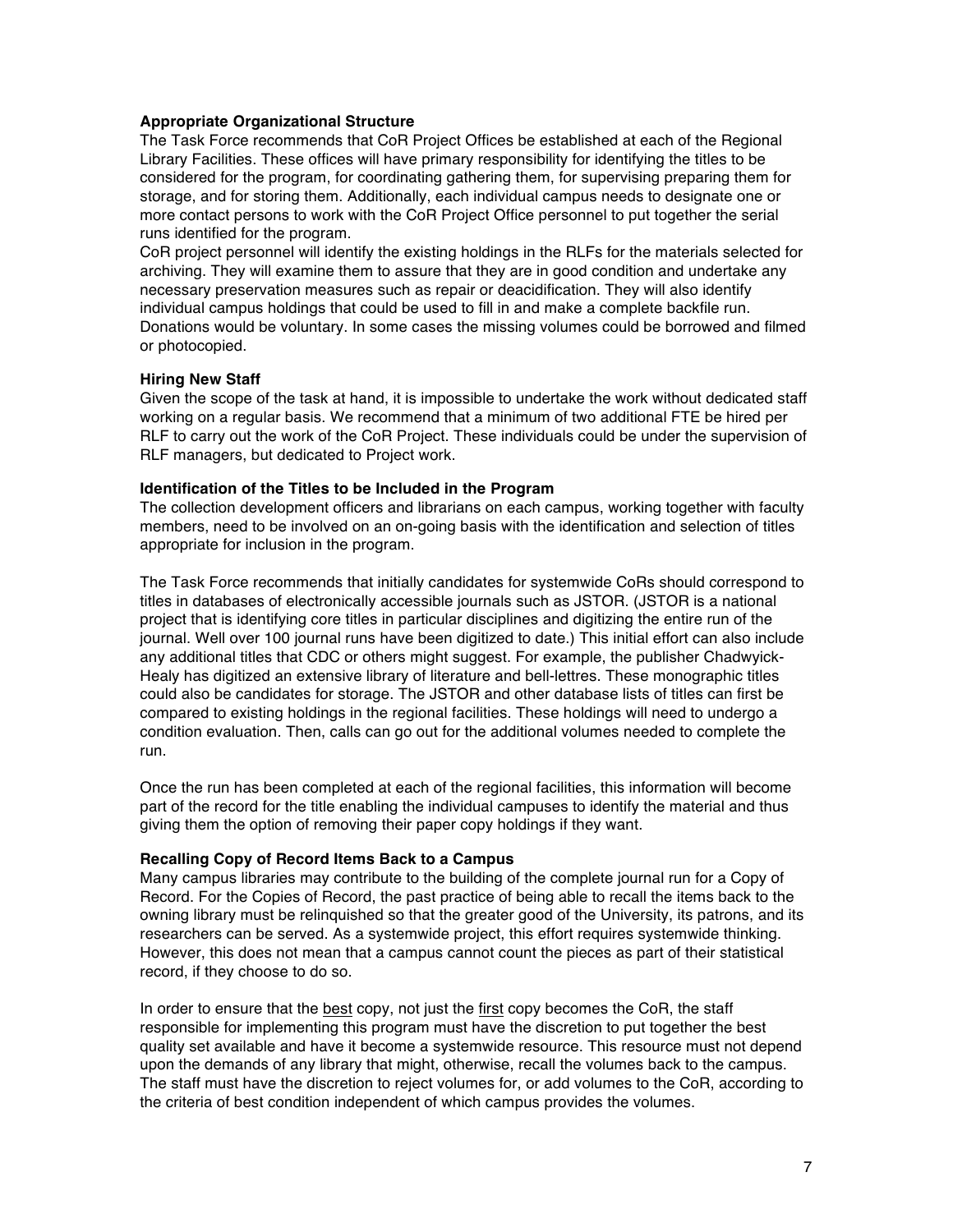## **Expanding the Role of the RLFs**

Heretofore, the RLFs have been seen primarily as repositories for less-used, generally older, materials. The CoR program envisions the need to revise this concept and have the facilities become holding libraries for the archived print copies of what were often high-use materials. In the new environment, the high use will be absorbed by the electronic versions.

#### **Ensuring the Good Physical Condition of the Volumes**

The University is fortunate in having a high quality microfilming facility at the SRLF. Should it become necessary to microfilm brittle volumes, it can be done properly and efficiently in-house. Should deacidification be deemed necessary, program staff must be able to send the materials for this treatment. A book repair operation must be established at each facility so that repairs to the CoRs can be adequately done on site.

#### **Record Keeping**

Once a title has been designated as a CoR title, that fact needs to be noted in the record that displays on MELVYL®. Since the goal of the program is to have complete runs in good condition, condition codes must be used for each item. The records of each CoR title must clearly show these details so that the task of getting the best condition, most complete set is easier.

The RLF instructions provide for the addition of condition codes to each record for a stored volume but they have not been consistently used. These codes are intended to describe whether a volume is brittle, damaged, has issues missing, or pages missing. The Task Force recommends that, instead, libraries and the RLFs adopt the national standards now in use to note the condition of materials deposited at the RLFs. This requires the use of the MARC 583 field. The 583 terminology is defined in the Standard Terminology for USMARC Field 583. (For further information on Marc 583 see "Appendix A" under Library of Congress.) This use of a national standard would be key in receiving grants to fund this project.

It would be highly desirable if hot links could be established to lead patrons to the electronic versions of the titles included in the CoR project.

#### **Training Programs in the Use of Electronic Versions**

Not all UC Library patrons are familiar or comfortable with the advantages of using electronic versions of print materials. The University needs to be sensitive to this fact and to establish training and education programs to familiarize users with the electronic resources, how to access them, and how to use them.

#### **Future Directions**

The CoR Pilot Project would concentrate on archiving non-current journals of the University's paper copy holdings of serial runs available in digitized form. This section covers the types of materials that don't fall under the parameters of the pilot project.

- After JSTOR other electronic serial packages
- Monographs
- Serial runs not available in electronic format
- Archiving runs on local campuses
- Lack of space at the RLFs
- Cooperative archiving projects with national libraries such as Library of Congress, National Agriculture Library, National Library of Medicine and even CRL.
- CDL's Role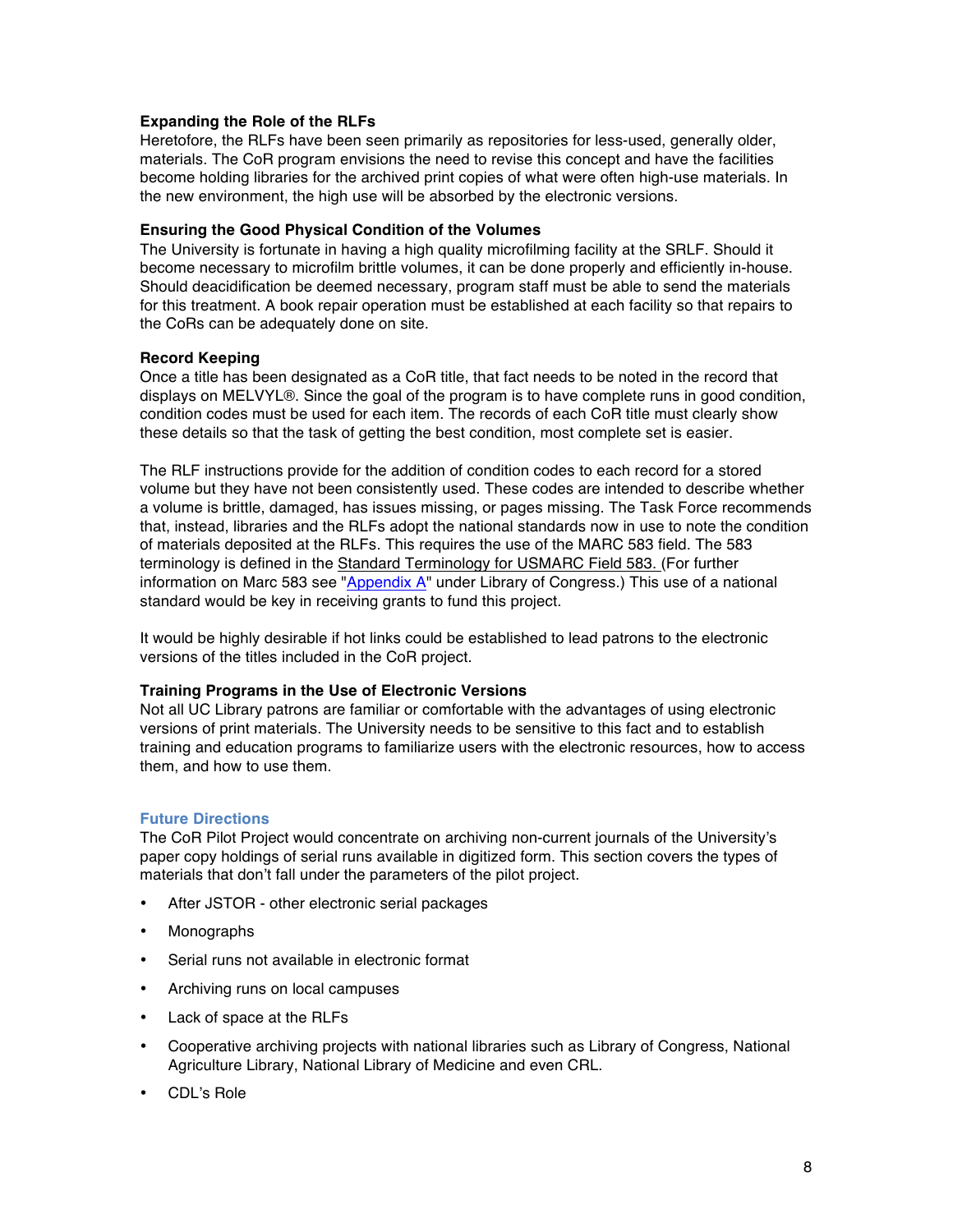## **After JSTOR - Other Electronic Serial Packages**

JSTOR titles - journals with long backfiles of digitized material - make an excellent pilot project. However not all e-journals are this complete or clear-cut. Instead, they offer a variety of challenges, which must be dealt with in the not too distant future.

Acquisition of electronic versions of current serials through package deals is becoming common. Those packages acquired so far by the CDL have tended to be heavily science oriented and the electronic versions seem to be well accepted by their users. The relationships of electronic subscriptions to the paper ones are extremely variable. The paper and electronic versions are often not identical. Parts of the print versions such as editorials and advertisements may be absent from the electronic versions. Some issues may be missing. There may be quality problems with illustrations, charts, and graphs in the electronic versions. Currently color is often lost and high quality printers are required to print articles - making the need to maintain print copies all the more vital.

Decisions on how to archive these journals in print will need to be made soon because there are already good reasons to consider cancellation of paper copy subscriptions. Among them are:

- Severe space problems in many campus libraries
- Costs of print subscriptions and costs of maintenance of periodical print subscriptions, including accounting, check-in and bindery services
- Publisher financial incentives (These are currently not very advantageous but they may become so in the near future.)

It would be desirable for paper copy cancellation decisions to be made in a consistent manner, not simply on a case-by-case, campus-by-campus basis.

Possibly one or more libraries would take on the responsibility for acquiring and maintaining an archivable subscription copy. Other libraries would be free to cancel paper subscriptions. It would be necessary to make sure that campus archive subscriptions cannot be cut in journal cancellation projects.

Alternatively, the RLF model is possible. Paper copies would reside in one or both of the RLFs. Acquiring current serials would require great changes in the activities of RLFs because the RLFs have generally not dealt with serials billing, check-in and binding activities. In both the campus library model and the RLF model, agreements would have to be reached about how the paper subscriptions would be paid for. In the campus model

#### **Some Examples of Electronic Subscription Packages:**

Elsevier: Current issues are available in electronic format and at present are still being received in print. A premium is charged to get both print and electronic versions. In the future, some UC libraries may want to suspend their print subscriptions to save money and space. Also the contract allows to a small extent for the substitution of unsubscribed electronic journals for paper subscriptions. The UC system as a whole may want to coordinate the cancellation of paper copies and possibly to develop guidelines for when it is acceptable to rely on electronic only (such as when the subject is marginal to research interests or is not of long-term scholarly interest).

Kluwer: Similar to Elsevier but Kluwer is offering electronic subscriptions to previously unsubscribed journals at an 80% discount. It is tempting to subscribe to these without the paper versions, as they were not considered important enough in the past to justify the costs of a paper subscription.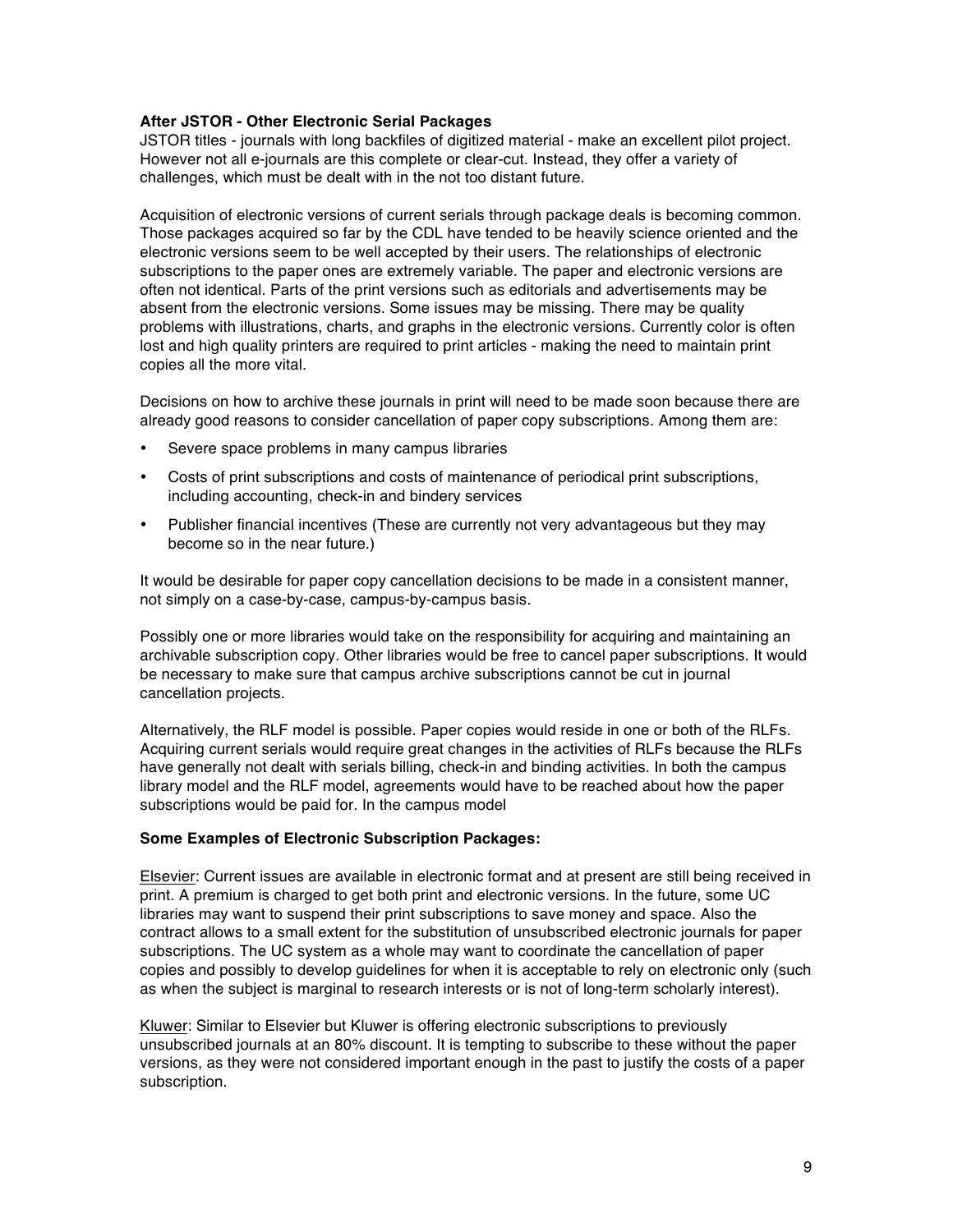Association for Computing Machinery: Electronic subscriptions currently come with paper copies. ACM eventually plans to cease publishing the paper versions. Meanwhile decisions will need to be made about archiving paper copies.

Because the UC libraries must soon be making decisions about maintaining, and in some cases obtaining, paper copies of journals, criteria will need to be established to determine whether to archive multiple or single paper copies or to actively choose not to archive in paper at all. Some criteria for decision-making could include:

- Number of paper copies currently or recently received by UC libraries (as an indicator of the general importance of the journal to the UC System and as indicator of whether the paper version is in danger of being eliminated)
- Quality of the journal
- How well does the online version replicate the paper version, including illustrative materials such as maps?
- How important is the journal's subject for the University of California's teaching and research needs?
- How reliable is the online version? Are issues added to the website promptly or do they often appear after the paper version arrives?
- How stable is the publisher of the journal: do we trust them to ensure it is archived safely?
- Is another library institution archiving it?
- Can we afford paper subscription/s?

Weighing these criteria will need to be done by UC librarians, probably groups of subject specialists in appropriate fields. Also the decisions will probably need revision over time since we are dealing with active serials whose contents, titles, and forms will change. To ensure that decisions to drop paper subscriptions of journals received in electronic packages are made deliberately, mechanisms must be put in place soon if we are committed to maintaining archival paper copies in most cases. Once gaps in holdings occur they may be difficult to fill. If archive copies are maintained on individual campuses, the libraries must find ways to indicate on their records that archive subscriptions cannot be canceled without consulting the other libraries.

#### **Monographs**

While the emphasis of this report has been on serial runs, monographs deserve similar treatment, especially with respect to the condition care provisions of these recommendations. Many of the monographs currently stored in the regional facilities are in poor, deteriorating, or brittle condition. The Task Force recommends that, as these volumes circulate, individual campuses and the circulation staff at the facilities bring damaged volumes to the attention of the Project Staff. The Project staff will either do the repair or contact other campuses for a possible substitution of a better copy, particularly when an adequate electronic substitute exists.

#### **Serial Runs not in Electronic Format**

While the emphasis of our recommended program is on archiving print copies of journal runs available electronically, we recognize that there will be a large body of literature which may never be converted to electronic format. This body of literature will probably include runs of older journals that have ceased and runs of little-used journals. If the University determines that despite age or low use, these runs are important scholarly resources, then efforts should also be undertaken to ensure the existence and preservation of archival copies of them. These journals may already exist in microform, or they may have to be microfilmed by the University. In any case, if it is determined that an archival copy of the run should be preserved, the same mechanism and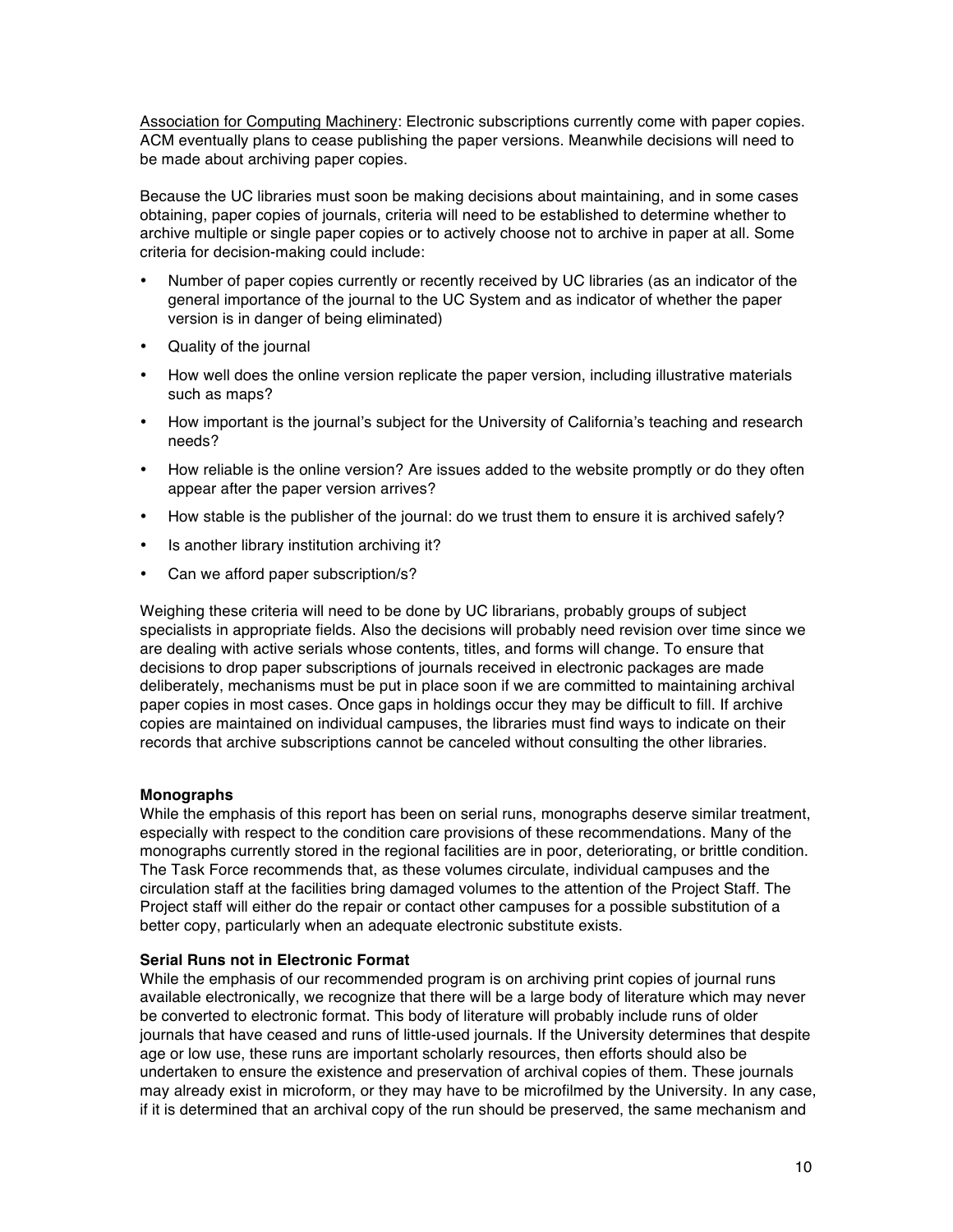organization in place for archiving of paper copies of journals in electronic format can be applied to these other categories so that a CoR can be assembled and preserved.

Naturally, access rules for these journals would have to be somewhat different than for those available in electronic format. However, it is now possible for libraries to scan journal articles, mount them on a web site, and make the content selectively available to specific users working in the library, office, or home. When integrated with electronic requesting (e.g., CDL Request), such a service would provide users with direct access to remotely held print materials without mediation by a campus library. The Regional Library Facilities (NRLF and SRLF) are experimenting with this technology as an alternative to photocopying articles or sending the hard copy itself to users. We recommend that the RLFs move quickly toward implementing web-based document delivery services. As those services come on-line, use of the original copies of record will diminish.

There is another application of digitization that promises to improve access to archived print materials. Tables of contents and indexes of older serial runs can be scanned, linked to the appropriate catalog records, and viewed (and possibly searched) on the web. By combining online tables of contents and indexes with desktop document delivery and electronic requesting, libraries can provide users with new tools for discovering useful information in remotely held volumes, requesting it, and receiving it at any location. We recommend that the Archiving Project Offices and the Regional Library Facilities study the feasibility of creating digital table of contents and digital index services to make available more complete information about the contents of CoR serial runs unlikely to be converted to electronic format.

## **Lack of Space at the RLFs**

Lack of space for print materials will eventually also affect the Regional Library Facilities so future planning must take into consideration expansion of these facilities as well as the possibility of weeding the collections held there.

#### **Cooperative Archiving Projects with National Libraries**

The UC system has a wealth of scholarly material in its collections. It would be extraordinarily difficult and expensive to archive all of this material. As UC progresses in its archiving efforts, it would be useful to consult with the Library of Congress, the National Agriculture Library, the National Library of Medicine, and the Center for Research Libraries regarding their archiving responsibilities. With this information, the UC system can focus on those subject areas of greatest importance to us that are also not adequately covered by specific archiving/preservation mandates to the national libraries. (See Appendix A)

#### **CDL's Role**

There are several actions the California Digital Library can do to assist UC's efforts to archive print.

- Negotiate with electronic database vendors/publishers to acquire complete electronic backfiles;
- Negotiate with vendors/publishers to receive a print copy of every journal we subscribe to electronically (ACM);
- Lobby ARL to allow ARL members to count access to electronic journals as subscriptions even if acquired jointly and mounted centrally.
- Lobby ARL to permit ARL members to count Copies of Record to which they have contributed.
- Assess the viability of CD-ROMS as a satisfactory backup of electronic files (Chadwyick-Healy)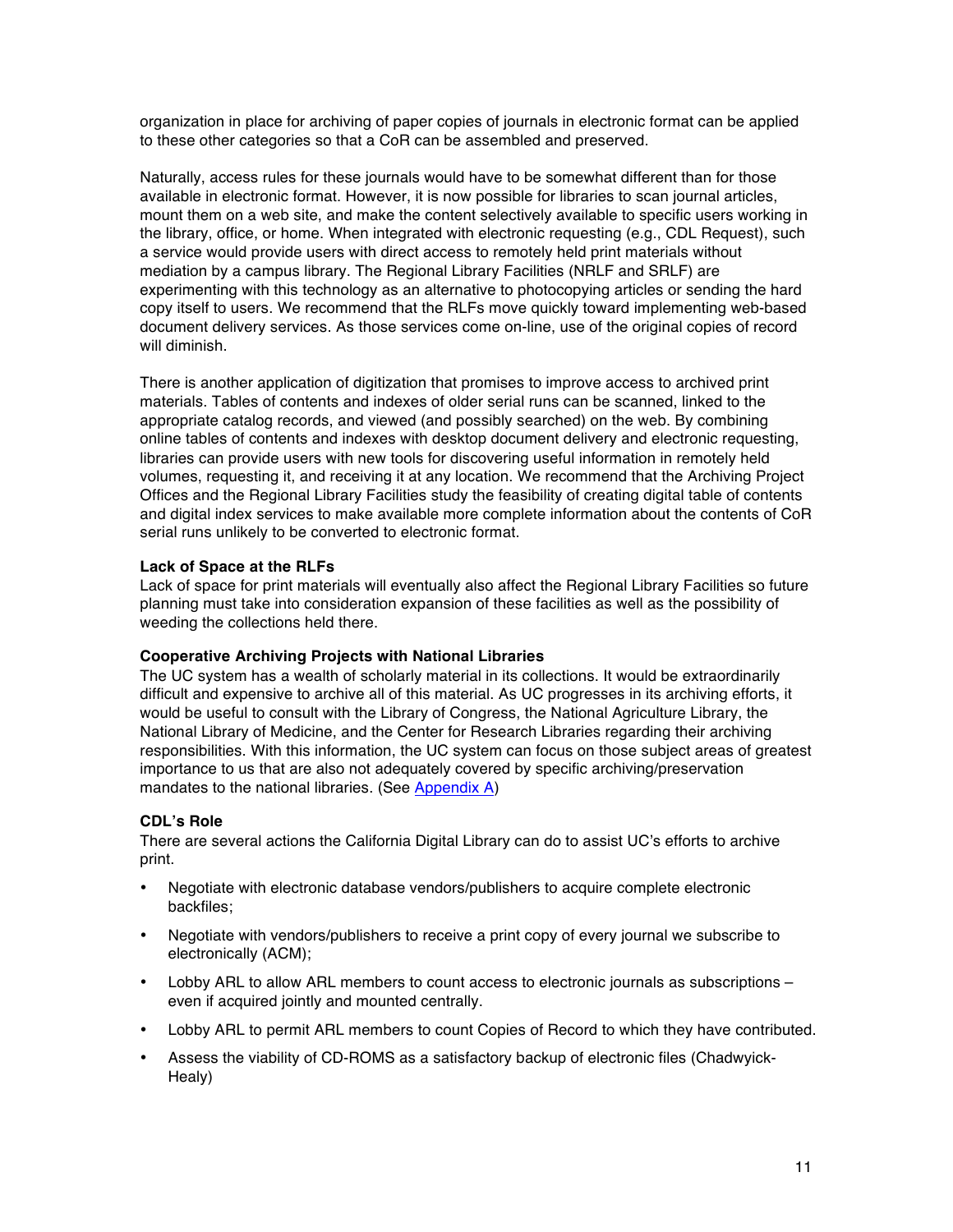# **ALTERNATIVE STRATEGIES**

While the basic concepts for archiving print materials and relying on the electronic versions for the majority of use are the same, there are several alternative strategies for accomplishing this basic goal. Since the goal is to create and maintain an archival print copy, the basic requirements for an archived copy must be met under all circumstances or the copy cannot be considered an archival copy. Some of the alternatives that the Task Force has identified include:

- 1. Archive two print copies in the system, one in each of the regional facilities.
	- a. Pros
		- i. The best ways to make sure that print copies survive and are available if needed. It is the best way to provide back up.
		- ii. Because of the back up feature, this might be the most easily supportable alternative for those people who might be uncomfortable with reliance on electronic versions.
		- iii. This alternative fits in with current practice that allows for duplicate copies of stored materials between facilities.
		- iv. The hard copy materials will be available and accessible to users systemwide should they really need to see and use them.
		- v. Faculty and patrons will find it more reassuring to know that a copy is in their region rather than at "the other end of the state." This should make acceptance of the program easier.
	- b. Con: This alternative can be expensive and will take up more space.
- 2. Archive one print copy and one microfilm copy, one in each of the regional facilities. The microfilm copy can be either original filming done by the UC system, or purchased commercial film.
	- a. Pros
		- i. As with alternative (1), this provides redundancy and back up.
		- ii. It provides better long-term archiving of the materials since microfilm can be a more stable medium than print, especially if the print is brittle and has not been deacidified.
	- b. Cons
		- i. This gets away from the strict definition of archiving a "print" copy.
		- ii. If a commercial film is purchased, then we will be archiving a positive copy rather than a master negative copy (a master negative copy is preferred by preservation specialists
		- iii. It can be expensive to do original microfilming of print materials.
- 3. Archive one print copy in the System, in either the Northern or the Southern Regional Facility.
	- a. Pro: Uses less space than alternative (1) or (2).
	- b. Con: Loses the beneficial redundancy / back up feature of alternatives (1) and (2).
- 4. Archive copies on the local campuses in this case, they must go into Special Collections.
	- a. Pro: Allows the material to remain on the original holding campus.
	- b. Cons
		- i. It will not be a good cooperative strategy for the entire System since access rules for special collections materials are often quite restrictive.
		- ii. This would greatly increase the workload in special collections.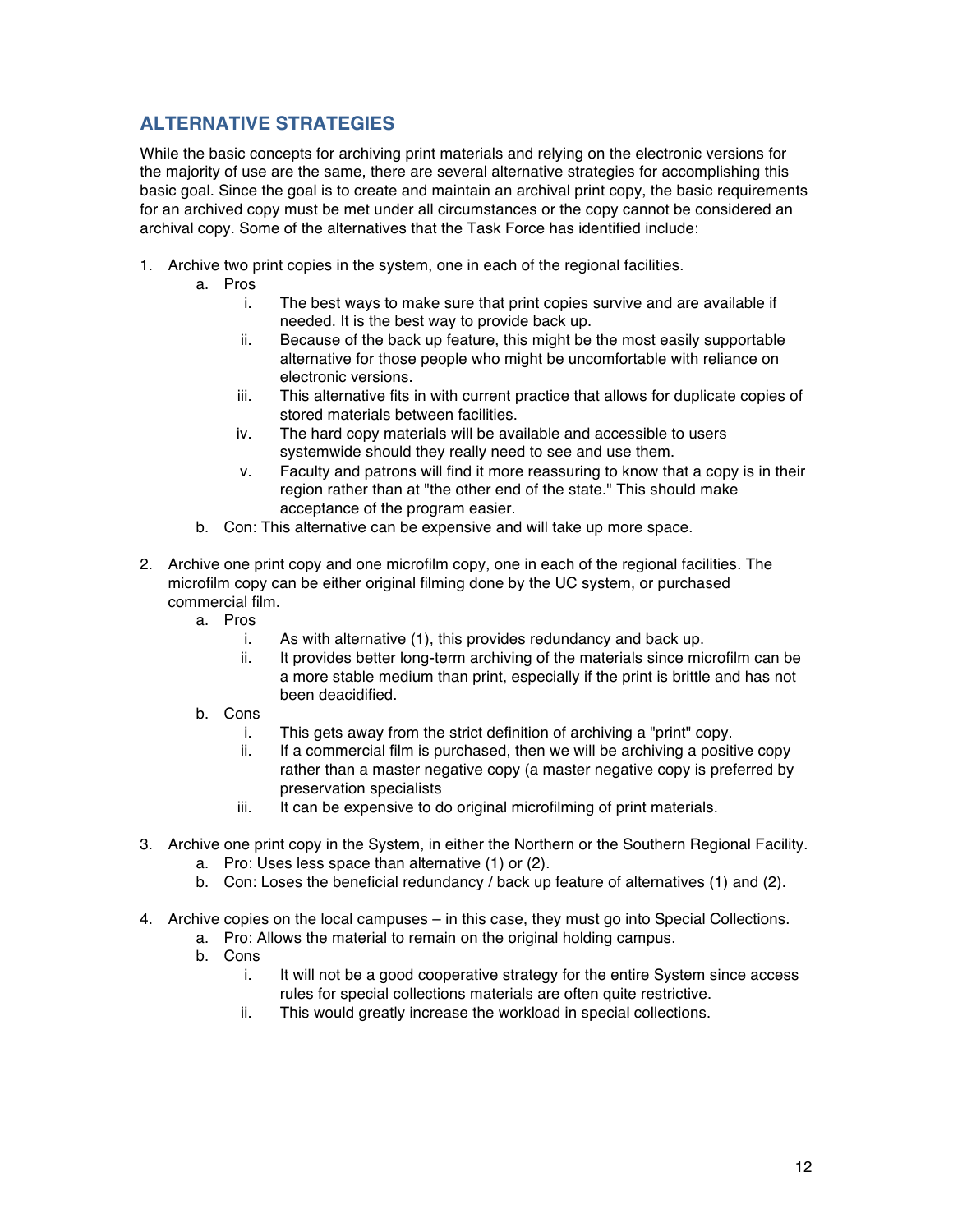- 5. The local campus microfilms its copy following RLG standards, sends the three generations of the film to a regional facility, and retains the hard copy in their stacks. In this case, the negative film becomes the archival copy leaving the hard copy as a general stacks use copy. This alternative would require cooperation from other campuses to ensure that a complete run is filmed.
	- a. Pros
		- i. Allows the holding campus to retain the material in its own stacks.
		- ii. Currently copies of preservation microfilm are already exchanged between the RLFs. Keeping to this policy will ensure the goal of two copies in the system.
	- b. Cons
		- i. Does not fit with the concept of archiving a print copy.
		- ii. Retain the copy in the stacks on the original holding campus.
		- iii. This is not an archiving strategy. It is simply the existing status quo in which the print materials are available to all users and hence subject to the same damage and deterioration problems faced by all stacks materials. It does not provide any confidence factor for other campuses desiring to withdraw their own holdings since there is no guarantee that the other campus' holding will be complete and in good condition.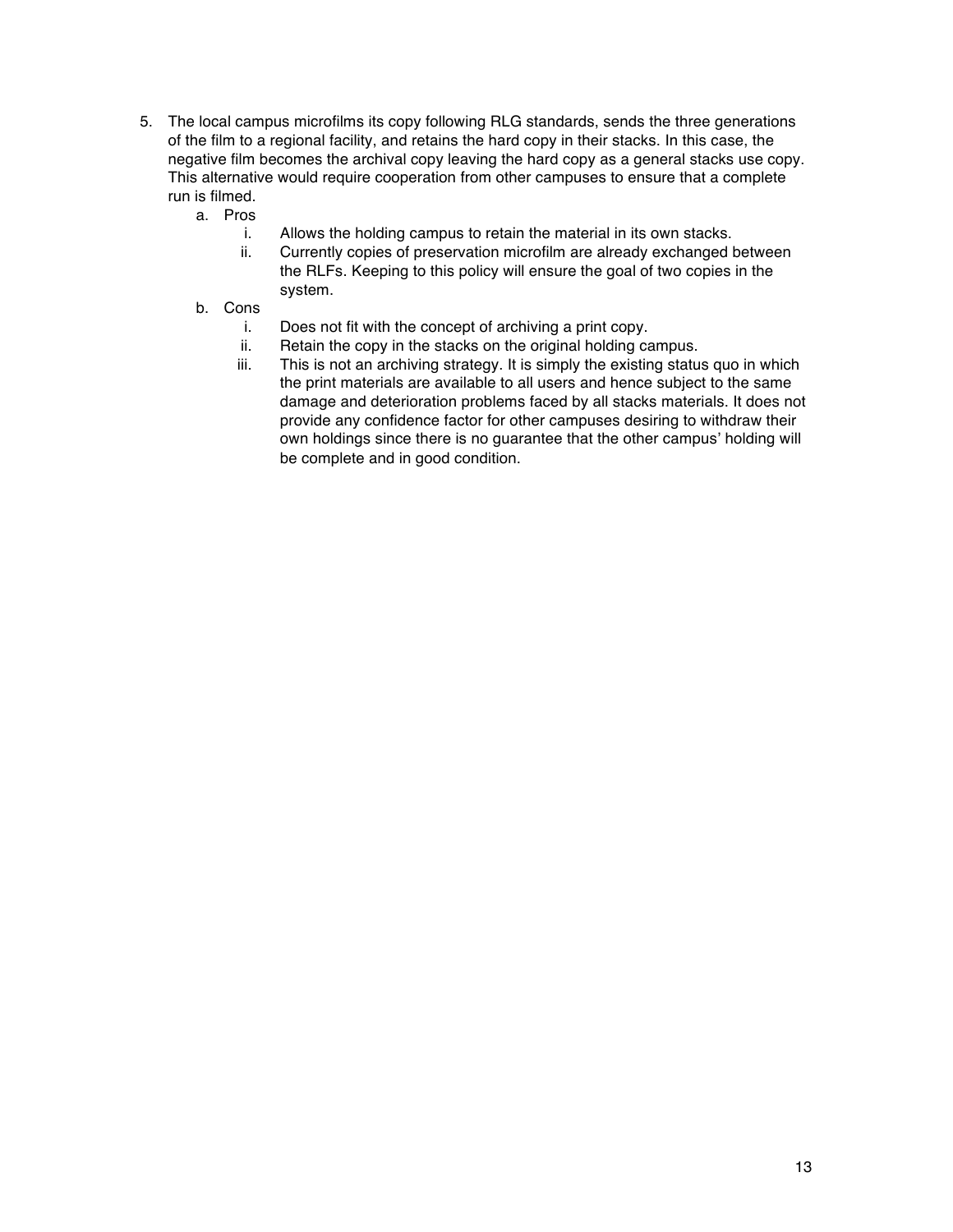# **CONCLUSION**

As with the initiative that resulted in the accumulation of the Northern and Southern Regional Library Facility collections, there will be some growing pains for the proposed CoR archiving project. However, just as storing volumes from our collections is now a routine matter, we hope that archiving print copies of record of our important journal and monographic holdings will become routine and desirable throughout the system as well.

We believe that the proposed pilot project should be seen both as a way to preserve important print materials and as a test for future larger scale programs. In the future, there will undoubtedly be an ever-growing and increasingly sophisticated collection of electronically available journals and monographs. Additionally, the University itself can undertake the digitization of unique library resources to extend the scope of the program.

Respectfully submitted,

Task Force Members: Sheryl Davis (UCR), Chair Katie Frohmberg (UCB) Carol La Russa (UCD) Eric MacDonald (UCI) Scott Miller (NRLF) Catherine Nelson (UCSB) Barbara Schader (UCLA)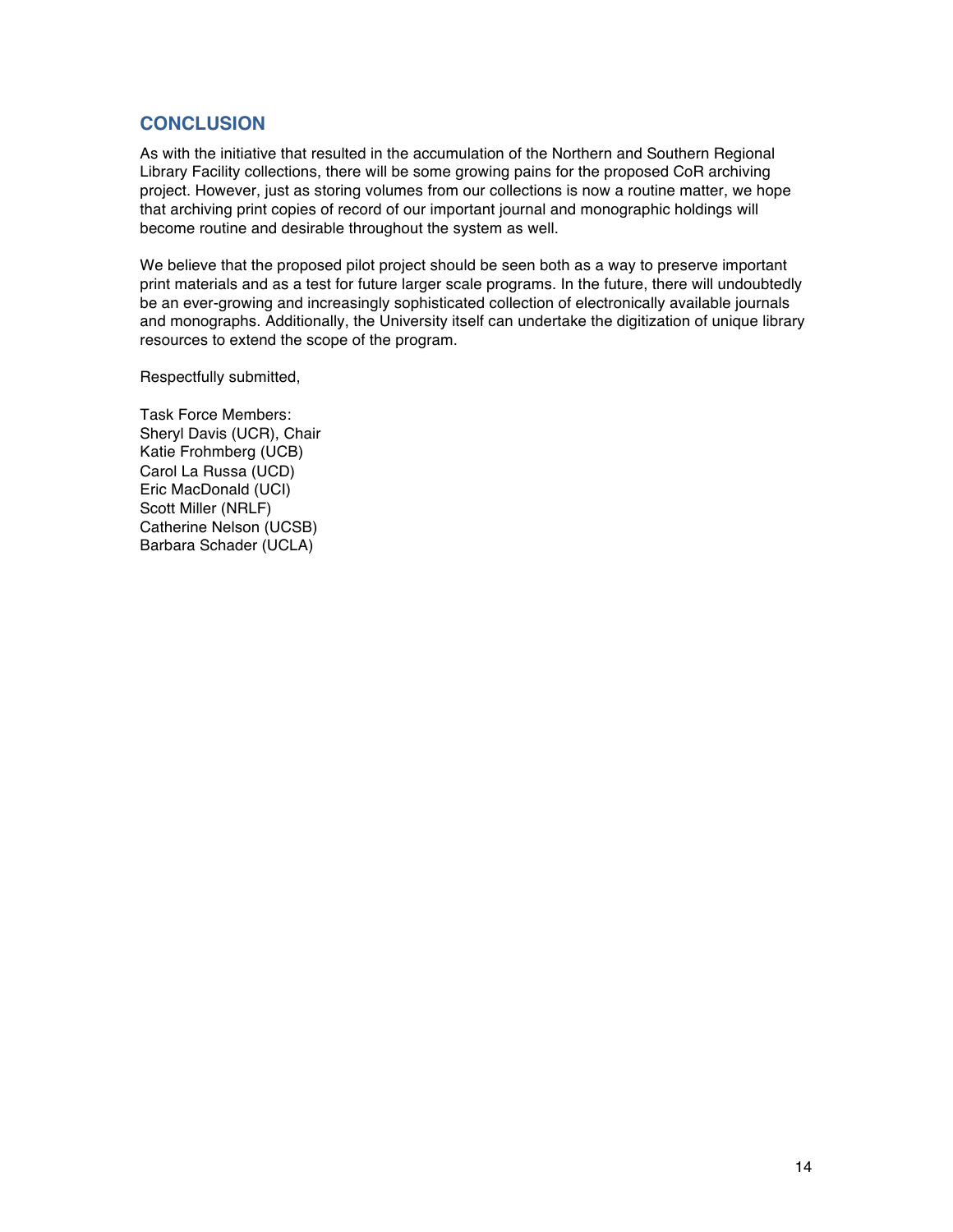# **Appendix A: Archiving Responsibilities Assumed by the National Libraries**

# **Archiving Responsibilities Assumed by the National Libraries**

Barbara Schader (UCLA) took on the assignment of contacting some of the national libraries (LC, NLM, and NAL) to discover what efforts they were making to archive their collections of printed materials.

# General

All librarians contacted at the three national libraries were very interested in what the Task Force is doing and expressed an interest in seeing our final report.

"The three national libraries - the Library of Congress, the National Agriculture Library and NLM strive to keep collecting duplication to the minimum necessary to serve their diverse user populations. A dialogue is maintained among the national libraries, and joint collecting statements are developed to define areas of mutual collecting interest."

In addition, both NAL and the National Library of Medicine (NLM) state clearly in their collection development and preservation manuals that they work in conjunction with the USAIN libraries and the nation's biomedical libraries respectively. This emphasis on cooperation with other U.S. libraries by both NAL and NLM could serve as a model to the UC system if later it was decided to make cooperative arrangements for archiving certain specific subject areas.

Only the National Agriculture Library (NAL) has a statement of archiving responsibilities.

Below is a description and statements, taken from interviews and collection manuals, of what the national libraries are collecting- not necessarily archiving.

# **Library of Congress**

The Library of Congress has determined Primary Collecting Responsibility (PCR) and Primary Preservation Responsibility (PPR) for its collection. These designations have not been updated for several years. A copy of these collecting and preservation responsibilities is available upon request.

LC only discards duplicates from its collection

Use of the MARC 583 Field

LC individuals are involved with an ALA taskforce to investigate using the 583 field both at the item level and the bib level. Currently LC uses the 583 field only to designate if an item has been deacidified.

# 583 - ACTION NOTE (R)

This field contains information about processing and reference or preservation actions related to the bibliographic item for which a separate holdings record is created.

From the ALCTS Preservation and Reformatting Section, Intellectual Access Committee web page http://lcweb.loc.gov/marc/marbi/2000/2000-03.html comes the following definition of subfield \$2 in field 583:

"Field 583 (Action Note) contains information about processing actions as well as preservation actions. It documents both management and treatment information, such as review of condition, reformatting queues and reproduction, conservation treatments, and other preservation action. It is used to communicate information to cooperative preservation and collection development activities, rather than for detailed local record keeping. It is used locally to allow global retrieval of preservation information. In addition, the geospatial community has used the field to record manipulation of a file, such as modification of a dataset. By nature a copy specific field, it is available in both the MARC 21 bibliographic and holdings formats."

# **National Agriculture Library**

## Mission:

The NAL Mission statement "to acquire and to diffuse among the people of the United States useful information on subjects connected with agriculture and rural development, in the most general and comprehensive sense of those terms" and the duty "to acquire and preserve all information concerning agriculture and rural development." Cooperation: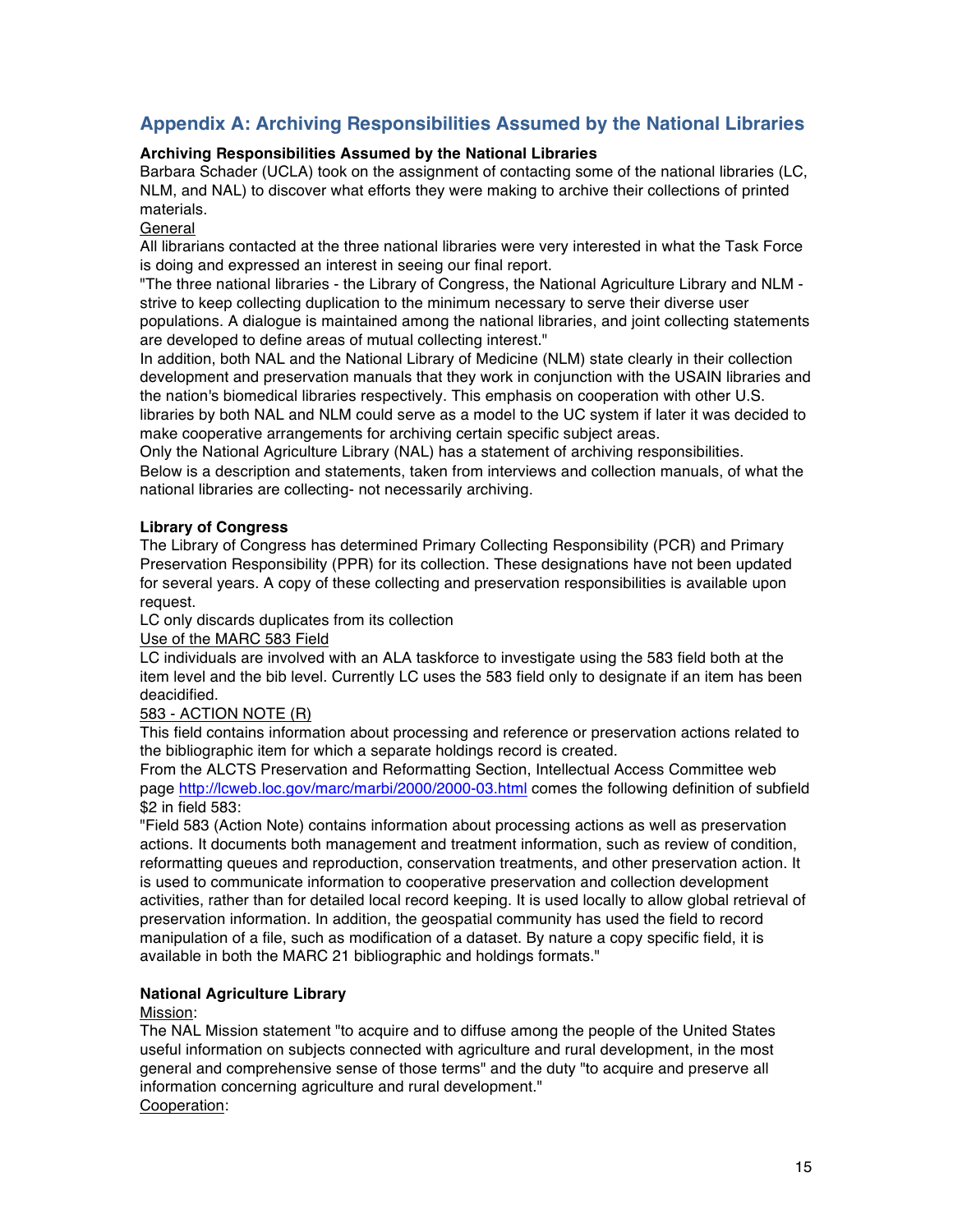The NAL collection policy takes into account the Library of Congress (LC), the National Library of Medicine (NLM), and other libraries as sources of books, journals, or other material in their prime collecting areas.

Core Collecting Areas:

NAL specializes in information on agriculture and related subjects.

For a complete list of all subject areas covered by NAL listing class number, subject and ARL collection intensity, seethe NAL web page at:

http://www.nal.usda.gov/preserve/aboutus/mission.shtml.

Preservation Program Mission Statement:

The mission of the Preservation Program of NAL is "to preserve and ensure access to the intellectual content and physical composition of agricultural works of national and international importance indefinitely into the future.

NAL is working in conjunction with the U.S. land-grant libraries, which comprise USAIN (the United States Agricultural Information Network) to develop preservation selection criteria and guidelines. The1993 USAIN report states that "NAL will assume responsibility for ensuring preservation of and access to USDA publications, the agriculture-related documents of other federal agencies (such as the Department of the Interior and the U.S. Geological Survey), and other important foreign government documents in its collection." The USAIN report also gives NAL responsibility for preserving pre-1862 agricultural publications.

Selected California State agricultural publications are slated to be included in phase 2 of the USAIN preservation proposal, which should be funded soon. UC Berkeley is involved in this project. Fore comprehensive overview of the NAL/USAIN preservation project, see: http://preserve.nal.usda.gov:8300/npp/presplan.htm

#### **National Library of Medicine**

NLM's collection development policy is to "comprehensively collect materials in biomedical subjects". Biomedical is defined as "pertaining to health care, to the practice of the science and art of medicine broadly conceived, and to those branches of the life sciences which are fundament alto that science and art."

NLM's 1986 preservation policy states "In accordance with the terms of the NLM Act and the clearly expressed intent of Congress, the fundamental responsibility of the National Library of Medicine is top reserve permanently the content of books, periodicals, and other library materials pertinent to medicine. The determination of what is pertinent to medicine shall be based on the guidelines for selection of literature for the NLM collection as described in the Collection Development Manual of the national library of medicine, which is revised periodically to reflect the information needs of the biomedical community. NLM's principle responsibility is to ensure the preservation of the core biomedical literature as defined in that document."

"While preservation of NLM's own collection is major step toward the preservation of the entire scholarly biomedical record, NLM also has a responsibility to assist the preservation of important biomedical literature held by other U.S. institutions. NLM's preservation efforts are to be coordinated with those of other national libraries, research libraries, and biomedical libraries." "The centrality of the NLM collection to the concept of a national collection in biomedicine and the complementary nature of other library collections is well recognized. NLM in its 1986 Long Range Plan describes a 'distributed library of record' for the biomedical sciences and acknowledges that 'even within any narrowly defined scope of biomedical materials, there is more than any single library can acquire. Indeed, among the Nation's biomedical libraries are many collections of unique materials".

Pages 16-44 of the NLM Collection Development Manual lists the subjects collected, a definition, subject areas included in the broad definition, an occasional note field and any "see also" references. Since no collecting areas are assigned a collecting level, one assumes these subjects to all be core to the NLM collection.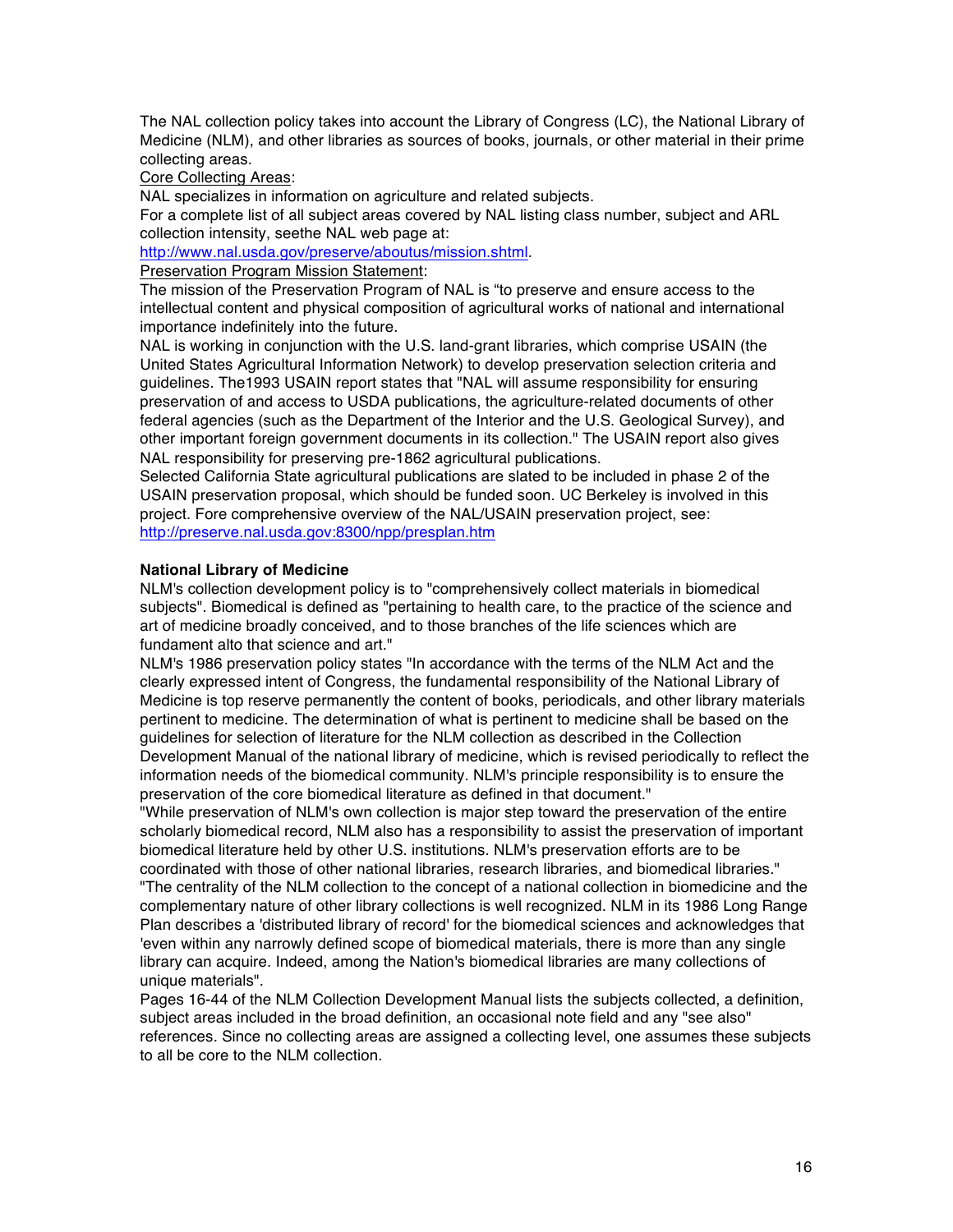# **Appendix B: Test of JSTOR Pilot Project and Survey of JSTOR Holdings in the RLFs**

# **Test of JSTOR Pilot Project and Survey of JSTOR Holdings in the RLFs JSTOR Test**

To examine the feasibility of our proposal and project time and costs involved, ten JSTOR titles were selected to be examined at SRLF. With the generous help of SRLF staff (our thanks to them), each title was visually checked for condition of volumes and holdings. After fifteen minutes of training on how to identify brittle, damaged, and missing issues from volumes, eight SRLF staff and two members of the Task Force each took a title.

Working from a printed item record list the first challenge was to locate the materials – often scattered in several locations in the ranges. The next step was getting to the volumes and checking each one. As the true significance of "double-shelving" sank home to the Task Force members, it was determined that for this aspect of the project, students could be trained and relied upon (agile, energetic, not-afraid-of-heights students).

| ı ıllulluə.                                     |                           |
|-------------------------------------------------|---------------------------|
| Number of titles surveyed                       | 10                        |
| Number of volumes examined                      | 630                       |
| Hours of staff time                             | 10                        |
| Average time per volume                         | 1min.16 sec.              |
| Number of titles with brittle or damaged items: |                           |
| Number of brittle volumes:                      | 95(15%)                   |
| Number of damaged volumes:                      | 6 (if an item was brittle |
|                                                 | AND damaged we only       |
|                                                 | counted it as brittle)    |

The Task Force concluded that an item by item survey is necessary. More time would be taken when examining older original volumes that show some damage or brittleness. When dealing with items that look unused or are reprints a more cursory technique can be used (more details available from Sheryl.Davis@ucr.edu). The main report details how information gathered in the physical survey is used in record keeping

# **Survey of JSTOR Titles in the RLFs**

The NRLF staff have provided the following information on JSTOR titles at the RLFs as of 9/28/99 (special thanks to Shalene Valenzuela). The complete title by title survey is available at http://www.jstor.org/cgi-bin/jstor/listjournal. It does not have the volume count for titles stored at SRLF.

# Summary of Findings:

Findings:

- JSTOR offers a total of 143 titles (as of the date of this report, 9/28/99).
- There are no holdings at either RLF for 52 titles.
- For 37 titles, some (but not all) volumes offered by JSTOR are housed at NRLF only (1,335 volumes, including dups, at NRLF).
- For 13 titles, some (but not all) volumes offered by JSTOR are housed at SRLF only.
- For 17 titles, some (but not all) volumes offered by JSTOR are housed at both RLFs (626 volumes, including dups, at NRLF).
- For 11 titles, all volumes offered by JSTOR are housed at NRLF only (417 volumes at NRLF).
- For 3 titles, all volumes offered by JSTOR are housed at SRLF only.